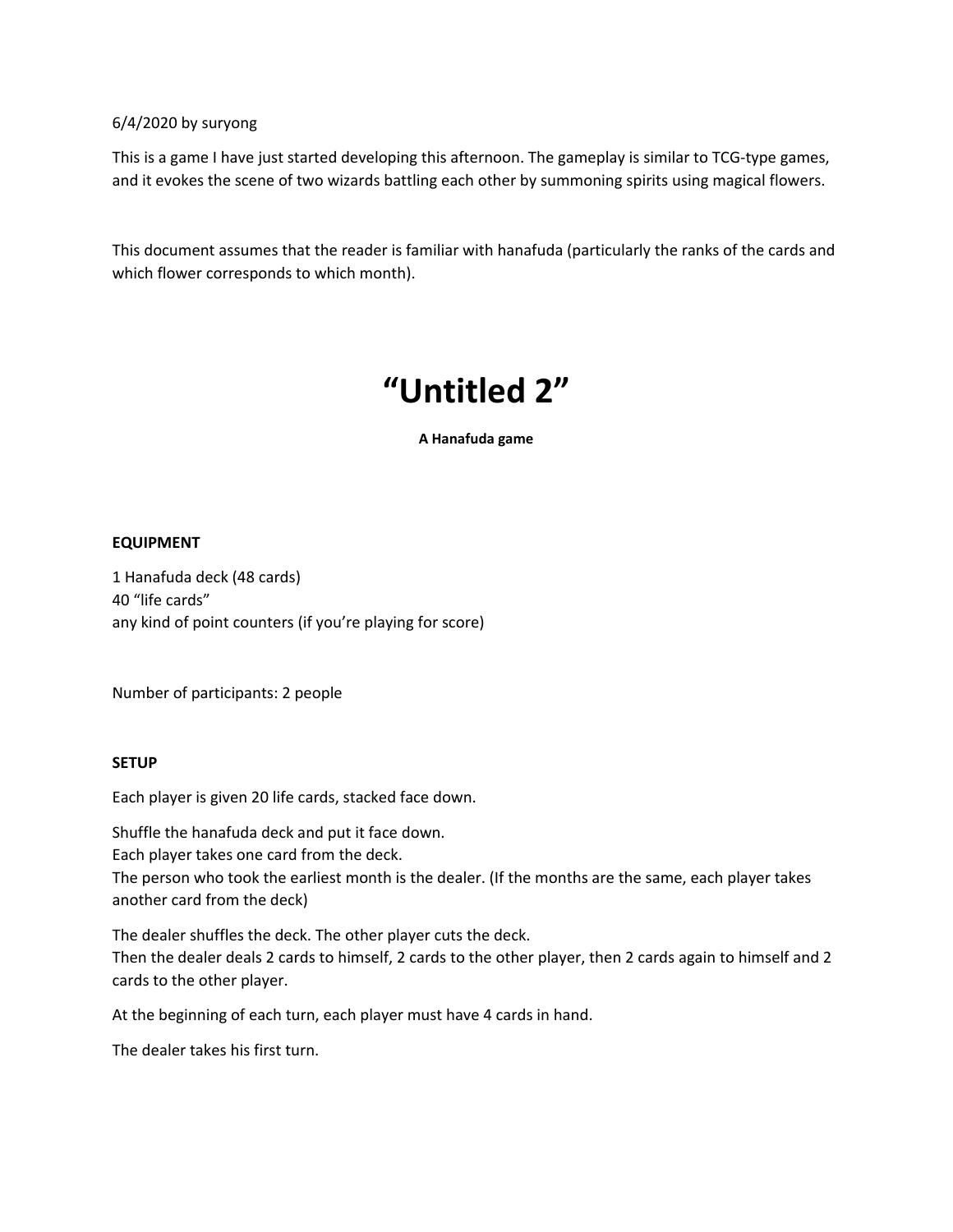#### **DURING A PLAYER'S TURN**

1. The player takes out one card from his hand and puts it on the field face up.

\* If the player cannot play any card from their hand, they must take one card from their hand into the discard pile face up.

- 2. The player must either attack the opponent's life, or destroy one of the opponent's attacking unit. \* Skip this step if you have no Spell, Spirit, or Deity on the field.
- 3. Draw one card from the deck. Your turn ends.

## **THE CARDS**

Life cards: Each player has 20 life. When damage is received, the player takes cards from the life card stack and places them face up into the damage pile.

**Flowers:** (junks) These cards are necessary for summoning Spells, Spirits, and Deities. These cards cannot attack. They can be put on the field on their own, or they can be put on top of 1 or 2 Flowers. Thunderstorm: This card counts as a Flower except it provides an extra 2 damage regardless of the month of the attacking unit summoned. However, it cannot be used to summon the Rainman. **Spells:** (ribbons) These cards require 1 Flower of any kind to be summoned as an attacking unit. Put the Spell on top of the Flower.

**Spirits:** (animals) These cards require 2 Flowers of any kind to be summoned as an attacking unit. Put the Spirit on top of two Flowers.

**Deities:** (brights) These cards require 3 Flowers of any kind to be summoned as an attacking unit. Put the Deity on top of three Flowers.

## **ATTACKING THE OPPONENT'S LIFE**

When a player attacks his opponent's life, he counts his attacking power, which is the total number of damage dealt by all his attacking units. The opponent takes away his life cards equal to that number of damage.

Spells deal 1 damage. Spirits deal 2 damage. Deities deal 4 damage.

In addition, an attacking unit deals an extra 1 damage for every flower attached to the attacking unit that is the same month as the attacking unit (except willow).

Also, an attacking unit deals an extra 2 damage if the Thunderstorm is attached to the attacking unit, regardless of the month of the attacking unit.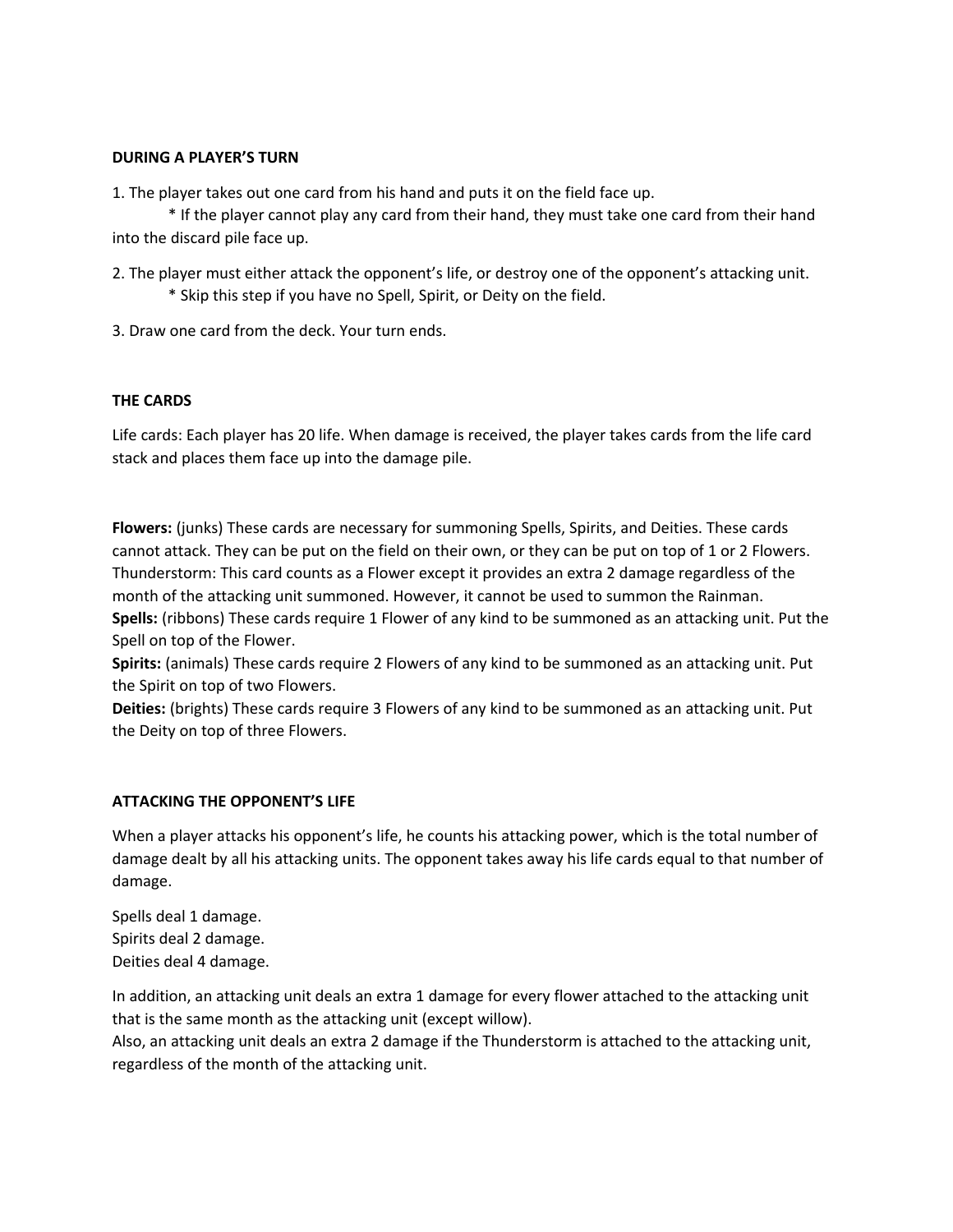#### **DESTROYING THE OPPONENT'S ATTACKING UNIT**

A player can destroy one of the opponent's attacking units instead of attacking the opponent's life.

If a player has an attacking unit and the opponent has a same kind of attacking unit of the next month, the player can destroy the opponent's attacking unit. The opponent takes the attacking unit and all attached Flowers into the discard pile.

#### SPELLS

A January spell can destroy a February spell. A February spell can destroy a March spell. A March spell can destroy an April spell. An April spell can destroy a May spell. A May spell can destroy a June spell. A June spell can destroy a July spell. A July spell can destroy a September spell. A September spell can destroy an October spell. An October spell can destroy a November spell. A November spell can destroy a January spell.

#### SPIRITS

The Nightingale can destroy the Cuckoo. The Cuckoo can destroy the Bridge. The Bridge can destroy the Butterflies. The Butterflies can destroy the Boar. The Boar can destroy the Cup. The Cup can destroy the Deer. The Deer can destroy the Swallow. The Swallow can destroy the Nightingale.

## DEITIES

The Crane can destroy the Curtain. The Curtain can destroy the Full Moon. The Full Moon can destroy the Rainman. The Rainman can destroy the Phoenix. The Phoenix can destroy the Crane.

In addition, The Rainman can destroy any card that has the Thunderstorm attached to it.

#### **ENDING THE GAME/ROUND**

If the deck runs out of cards, shuffle both discard piles to form a new deck.

The game ends if one player loses all their life points.